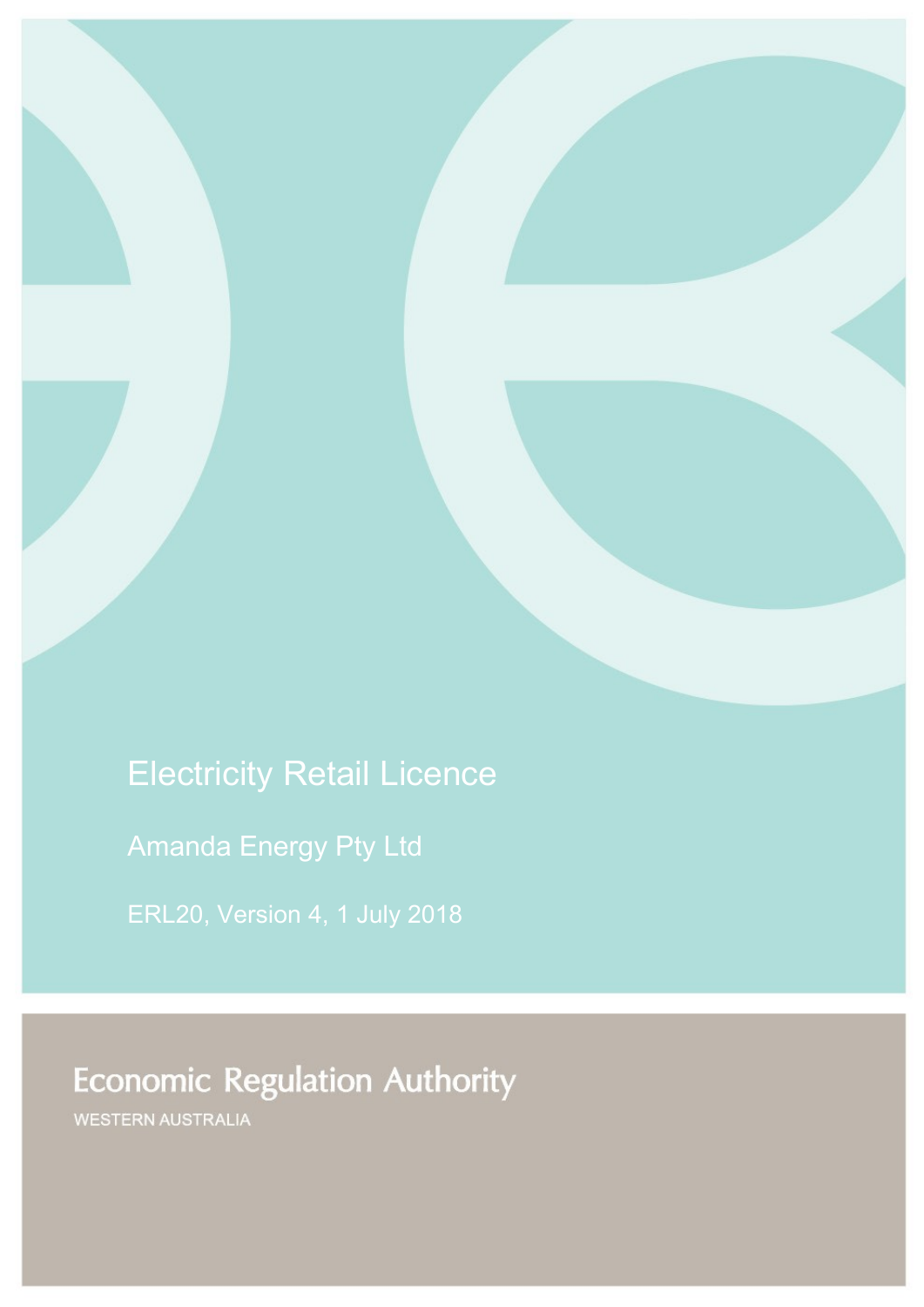## *ELECTRICITY INDUSTRY ACT 2004 (WA)*

| Licensee Name:            | Amanda Energy Pty Ltd                                   |
|---------------------------|---------------------------------------------------------|
|                           | ABN 45 163 376 163                                      |
| Licence Area:             | The area set out in the plan referred to in clause 2.5. |
| Licence Number:           | ERL <sub>20</sub>                                       |
| <b>Commencement Date:</b> | 9 August 2013                                           |
| <b>Version Number:</b>    | 4                                                       |
| <b>Version Date:</b>      | 1 July 2018                                             |
| <b>Expiry Date:</b>       | 8 August 2028                                           |

Signed by a delegate; member; or the Chair of the Economic Regulation Authority

1 July 2018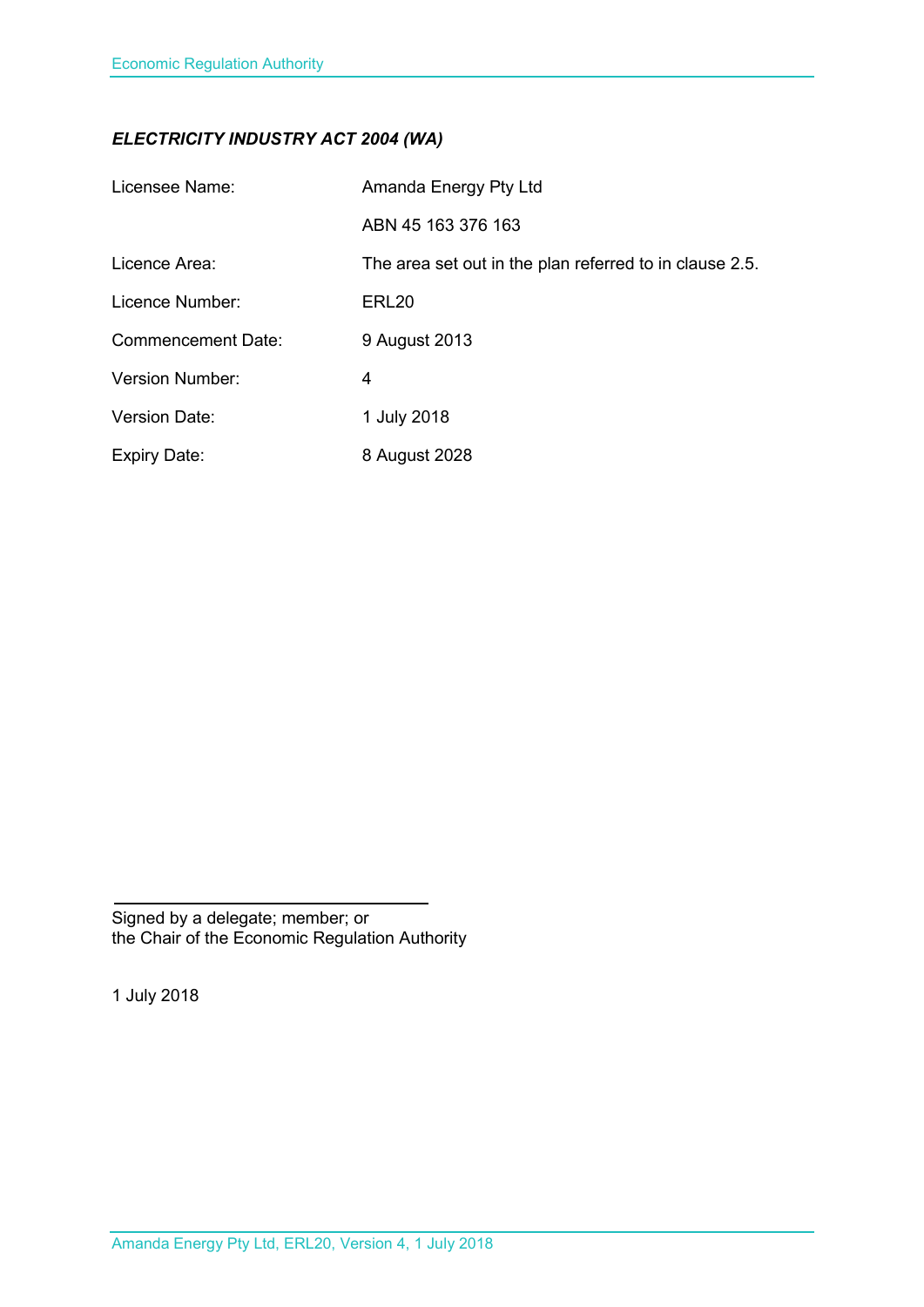## **Index**

| 1. | <b>DEFINITIONS AND INTERPRETATION</b>        |                                                       | 4                       |
|----|----------------------------------------------|-------------------------------------------------------|-------------------------|
|    | 1.1                                          | <b>Definitions</b>                                    | 4                       |
|    | 1.2                                          | Interpretation                                        | 6                       |
| 2. |                                              | <b>LICENCE AUTHORISATION</b>                          | 6                       |
|    | 2.1                                          | Activities authorised under this licence              | 6                       |
|    | 2.2 <sub>2</sub>                             | <b>Commencement date</b>                              | $\overline{7}$          |
|    | 2.3                                          | <b>Expiry date</b>                                    | $\overline{7}$          |
|    | 2.4                                          | <b>Term</b>                                           | $\overline{7}$          |
|    | 2.5                                          | Licence area                                          | $\overline{7}$          |
| 3. | <b>LICENCE ADMINISTRATION</b>                |                                                       | $\overline{\mathbf{7}}$ |
|    | 3.1                                          | Amendment of licence by the licensee                  | $\overline{7}$          |
|    | 3.2                                          | <b>Amendment of licence by the ERA</b>                | $\overline{7}$          |
|    | 3.3                                          | <b>Transfer of licence</b>                            | 8                       |
|    | 3.4                                          | <b>Renewal of licence</b>                             | 8                       |
|    | 3.5                                          | <b>Cancellation of licence</b>                        | 8                       |
|    | 3.6                                          | <b>Surrender of licence</b>                           | 8                       |
|    | 3.7                                          | <b>Notices</b>                                        | 8                       |
|    | 3.8                                          | <b>Publishing information</b>                         | 9                       |
|    | 3.9                                          | <b>Review of the ERA's decisions</b>                  | 9                       |
| 4. | <b>GENERAL LICENCE OBLIGATIONS</b>           |                                                       | 9                       |
|    | 4.1                                          | Compliance with applicable legislation                | 9                       |
|    | 4.2                                          | <b>Fees</b>                                           | 10                      |
|    | 4.3                                          | <b>Accounting records</b>                             | 10                      |
|    | 4.4                                          | Reporting a change in circumstances                   | 10                      |
|    | 4.5                                          | <b>Provision of information</b>                       | 10                      |
| 5. | AUDITS AND PERFORMANCE REPORTING OBLIGATIONS |                                                       | 10                      |
|    | 5.1                                          | <b>Asset management system</b>                        | 10                      |
|    | 5.2                                          | Individual performance standards                      | 11                      |
|    | 5.3                                          | <b>Performance audit</b>                              | 11                      |
| 6. | <b>CUSTOMERS</b>                             |                                                       | 11                      |
|    | 6.1                                          | <b>Approved Scheme</b>                                | 11                      |
|    | 6.2                                          | <b>Determination of Default Supplier</b>              | 11                      |
|    | 6.3                                          | <b>Marketers</b>                                      | 12 <sup>2</sup>         |
|    | 6.4                                          | <b>Customer Contracts</b>                             | 12 <sub>2</sub>         |
|    | 6.5                                          | <b>Amending the Standard Form Contract</b>            | 12 <sub>2</sub>         |
|    | 6.6                                          | Directions by the ERA to amend Standard Form Contract | 12 <sub>2</sub>         |
|    | 6.7                                          | <b>Supplier of Last Resort</b>                        | 13                      |
|    | 6.8                                          | <b>Notification of Default Supply</b>                 | 13                      |
|    | 6.9                                          | <b>Priority Restoration Register</b>                  | 13                      |
|    |                                              | <b>Schedule 1 - Additional Licence Clauses</b>        | 14                      |
|    |                                              | <b>Schedule 2 - Licence Area Plans</b>                | 15                      |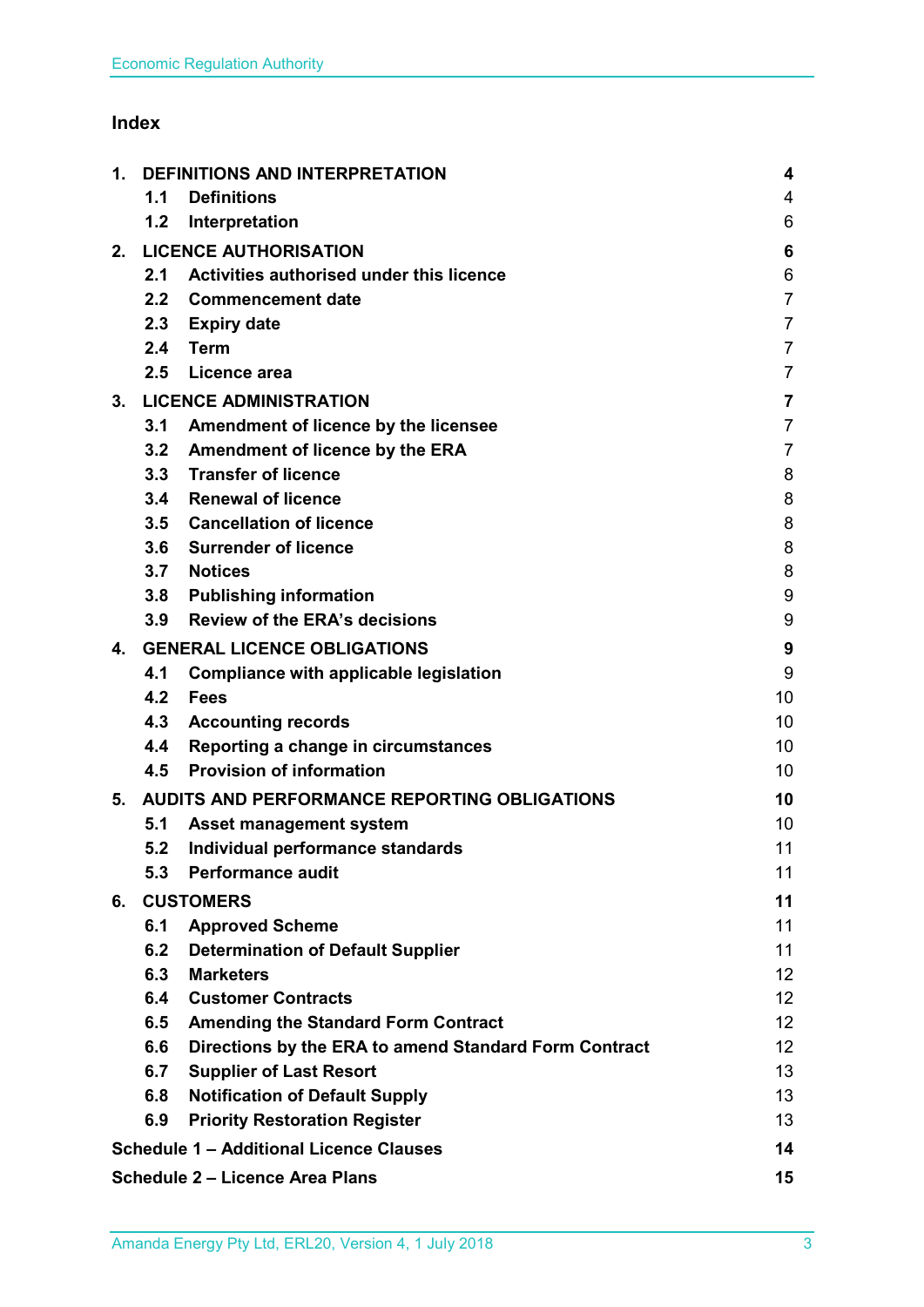## <span id="page-3-0"></span>**1. DEFINITIONS AND INTERPRETATION**

## <span id="page-3-1"></span>**1.1 Definitions**

1.1.1 In this *licence*, the following definitions apply unless the context otherwise requires:

*Act* means the *Electricity Industry Act 2004* (WA).

## *applicable legislation* means:

- (a) the *Act*; and
- (b) the *Regulations* and the *Codes*.

*approved scheme* means a scheme approved under section 92 of the *Act.* 

*business day* means a day which is not a Saturday, Sunday or a Public Holiday in Western Australia.

*Code* means:

- (a) the *Code of Conduct for the Supply of Electricity to Small Use Customers 2018*;
- (b) the *Electricity Industry (Customer Transfer) Code 2016*;
- (c) the *Electricity Industry (Metering) Code 2012*;
- (d) Not Used

*commencement date* means the date the *licence* was first granted by the *ERA* being the date specified in clause 2.2.

*connection point* has the meaning given to that term in regulation 35 of the *[Electricity](http://www.slp.wa.gov.au/legislation/statutes.nsf/main_mrtitle_1345_homepage.html)  [Industry \(Customer Contracts\) Regulations 2005](http://www.slp.wa.gov.au/legislation/statutes.nsf/main_mrtitle_1345_homepage.html)*.

*customer* has the meaning given to that term in section 3 of the *Act*.

*default supplier* has the meaning given to that term in regulation 35 of the *Electricity [Industry \(Customer Contracts\) Regulations 2005.](http://www.slp.wa.gov.au/legislation/statutes.nsf/main_mrtitle_1345_homepage.html)*

*electricity* has the meaning given to that term in section 3 of the *Act*.

*electricity marketing agent* has the meaning given to that term in section 78 of the *Act*.

## *electronic means* means:

- (a) the internet;
- (b) email, being:
	- (i) in relation to the *ERA*, the *ERA's* email address as notified to the *licensee*; and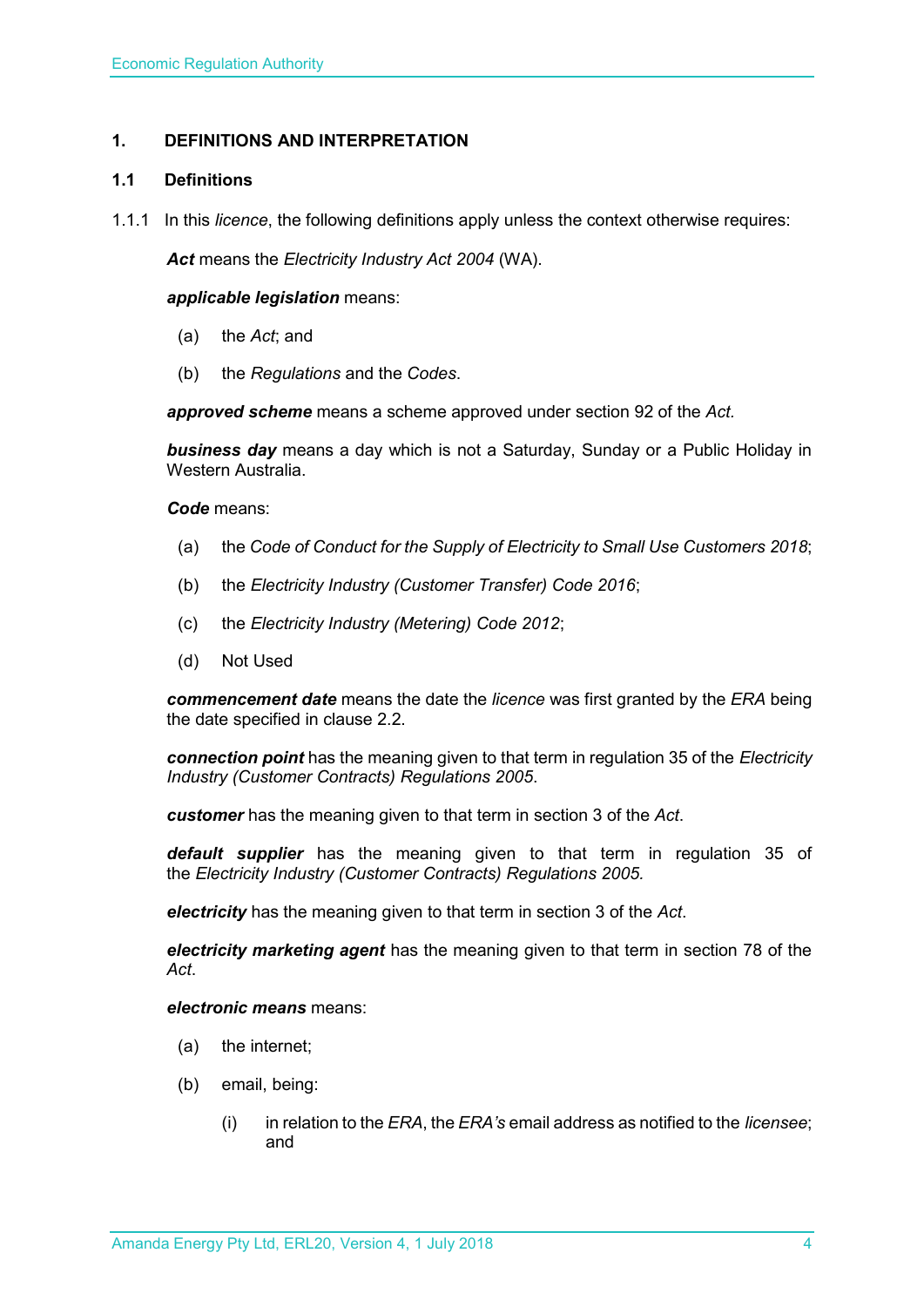- (ii) in relation to the *licensee*, the email address specified in the *licence* application or other such email address as notified in writing to the *ERA;* or
- (iii) any other similar means,

but does not include facsimile or telephone.

*ERA* means the Economic Regulation Authority.

*expiry date* means the date specified in clause 2.3*.*

*individual performance standards* mean any standards prescribed by the *ERA* for an individual *licensee* pursuant to clause 5.2 of the *licence*.

## *licence* means:

- (a) this document (excluding the title page and the second page of this document);
- (b) any Schedules to this document; and
- (c) any individual *performance standards* approved by the *ERA* pursuant to clause 5.2.

*licence area* is the area stated in clause 2.5 of this *licence*.

*licensee* means Amanda Energy Pty Ltd, ABN 45 163 376 163.

*non-standard contract* has the meaning given to that term in section 47 of the *Act.* 

*notice* means a written notice, agreement, consent, direction, representation, advice, statement or other communication required or given pursuant to, or in connection with, this *licence*.

*performance audit* means an audit of the effectiveness of measures taken by the *licensee* to meet the *performance criteria* in this *licence*.

*performance criteria* means:

- (a) the terms and conditions of the *licence*; and
- (b) any other relevant matter in connection with the *applicable legislation* that the *ERA* determines should form part of the *performance audit*.

*publish* in relation to a report or information means either:

- (a) posting the report or information on the *licensee's* website; or
- (b) sending the report or information to the *ERA* to be published on the *ERA's* website.

*Regulations* means:

- (a) *Economic Regulation Authority (Licensing Funding) Regulations 2014*;
- (b) *Electricity Industry (Code of Conduct) Regulations 2005*;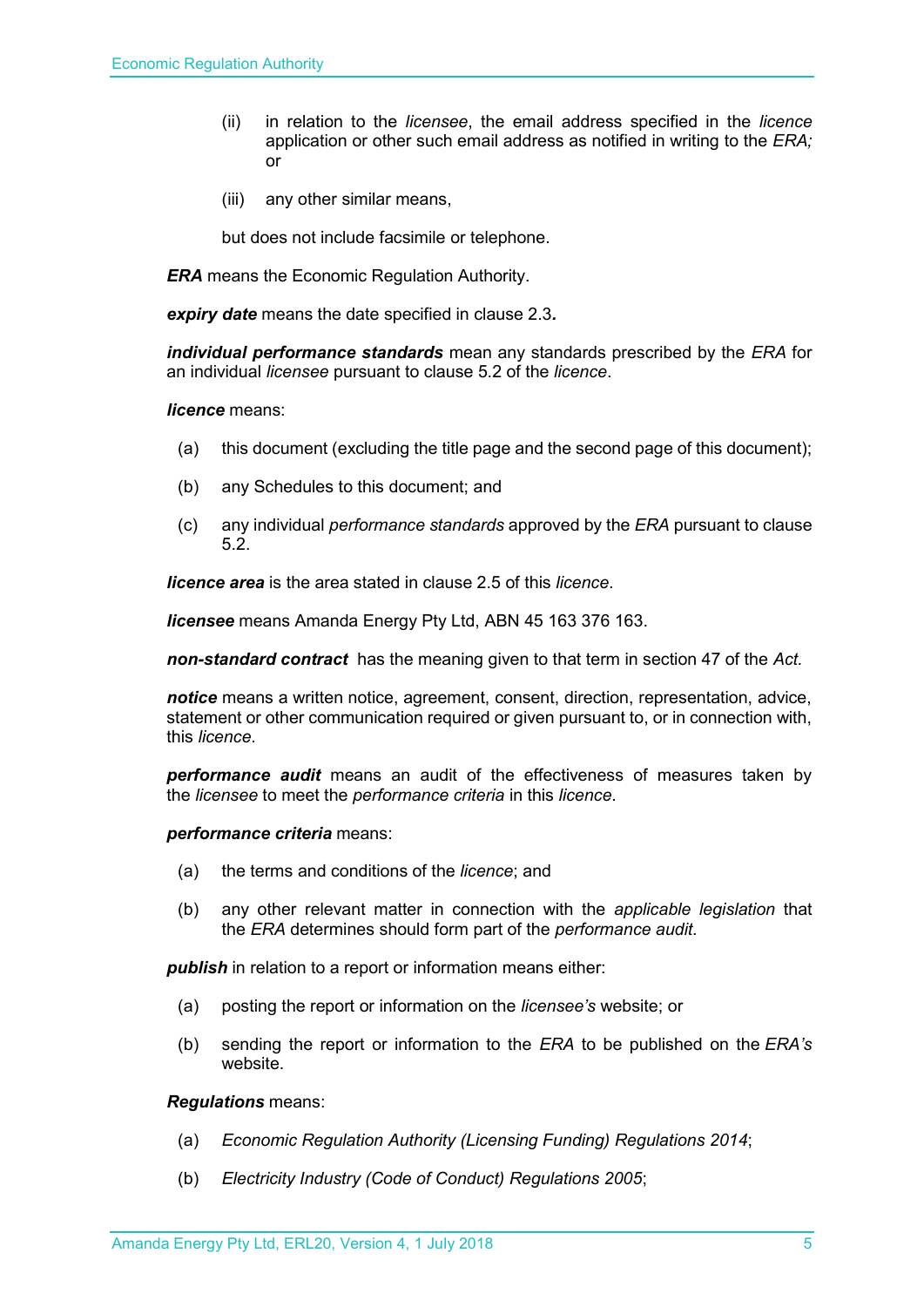- (c) *Electricity Industry (Customer Contracts) Regulations 2005*;
- (d) *Electricity Industry (Licence Conditions) Regulations 2005*;
- (e) Not Used
- (f) *Electricity Industry (Ombudsman Scheme) Regulations 2005.*

*related body corporate* has the meaning given to that term in section 50 of the *Corporations Act 2001 (Cwth)*.

*residential customer* means a *customer* who consumes *electricity* solely for domestic use.

*reviewable decision* means a decision by the *ERA* pursuant to:

- (a) clause 3.8.3;
- (b) Not Used
- (c) Not Used
- (d) clause 5.2.2;
- (e) clause 5.3.2; or
- (f) clause 5.3.4,

of this *licence*.

*small use customer* has the same meaning as the meaning given to "customer" in section 47 of the *Act*.

*standard form contract* has the meaning given to that term in section 47 of the *Act*.

*supplier of last resort* has the meaning given to that term in section 69(1) of the *Act*.

*supply* has the meaning given to that term in section 3 of the *Act*.

*version date* means the date on which the *licence* was last amended pursuant to clause 3.1 or clause 3.2.

#### <span id="page-5-0"></span>**1.2 Interpretation**

1.2.1 A reference in this *licence* to any *applicable legislation* includes, unless the context otherwise requires, any statutory modification, amendment, replacement or re-enactment of that *applicable legislation.*

## <span id="page-5-1"></span>**2. LICENCE AUTHORISATION**

## <span id="page-5-2"></span>**2.1 Activities authorised under this licence**

2.1.1 The *licensee* is granted a *licence* for the *licence area* to sell *electricity* to *customers,*  excluding *small use customers* who are *residential customers,* in accordance with the terms and conditions of this *licence.*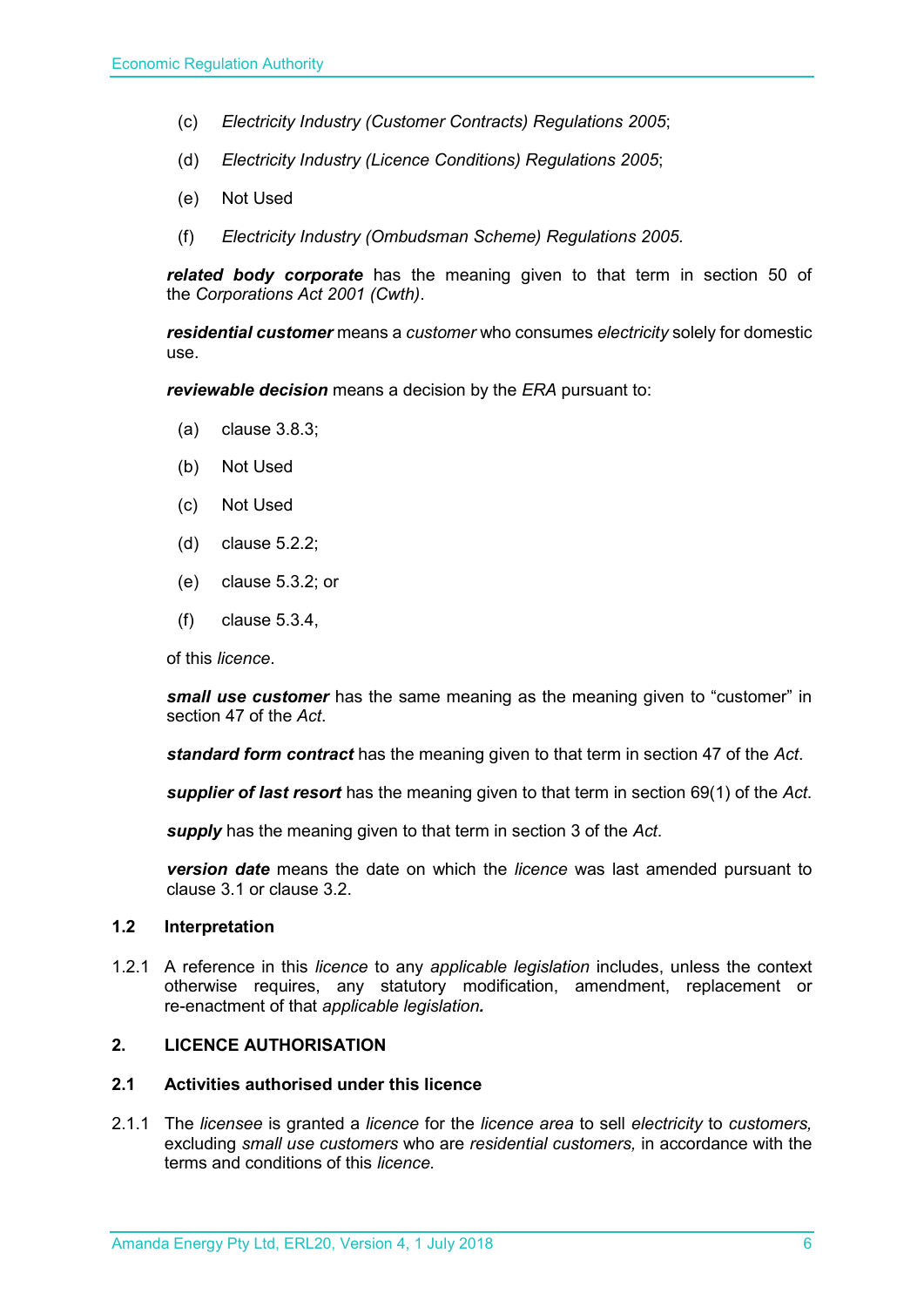## <span id="page-6-0"></span>**2.2 Commencement date**

- 2.2.1 9 August 2013
- <span id="page-6-1"></span>**2.3 Expiry date**
- 2.3.1 8 August 2028
- <span id="page-6-2"></span>**2.4 Term [Section 15 of the Act]**
- 2.4.1 This *licence* commences on the *commencement date* and continues until the earlier of:
	- (a) the cancellation of the *licence* pursuant to clause 3.5 of this *licence*;
	- (b) the surrender of the *licence* pursuant to clause 3.6 of this *licence*; or
	- (c) the *expiry date*.

## <span id="page-6-3"></span>**2.5 Licence area**

2.5.1 The *licence area* is set out in plan(s):

ERA-EL-133

2.5.2 The *licence area* plan(s) is provided in Schedule 2.

## <span id="page-6-4"></span>**3. LICENCE ADMINISTRATION**

- <span id="page-6-5"></span>**3.1 Amendment of licence by the licensee [Section 21 of the Act]**
- 3.1.1 The *licensee* may apply to the *ERA* to amend the *licence* in accordance with the *Act.*

## <span id="page-6-6"></span>**3.2 Amendment of licence by the ERA [Section 22 of the Act]**

- 3.2.1 Subject to any *applicable legislation*, the *ERA* may amend the *licence* at any time in accordance with this clause.
- 3.2.2 Before amending the *licence* under clause 3.2.1, the *ERA* must:
	- (a) provide the *licensee* with written *notice* of the proposed amendments under consideration by the *ERA*;
	- (b) allow 15 *business days* for the *licensee* to make submissions on the proposed amendments; and
	- (c) take into consideration those submissions.
- 3.2.3 This clause also applies to the substitution of the existing *licence*.
- 3.2.4 For avoidance of doubt, the *licensee* will not have to pay a fee for amendments under clause 3.2.1.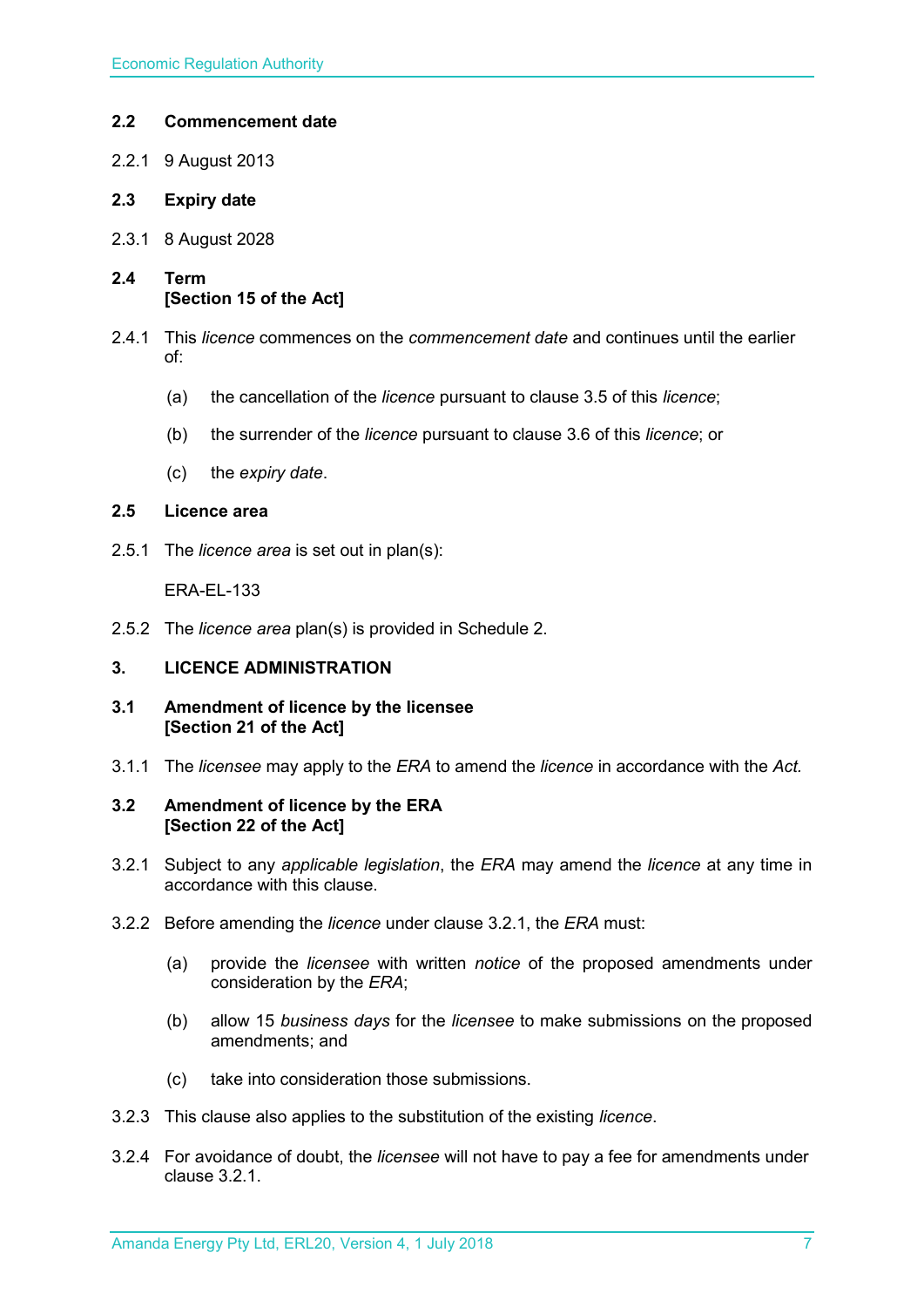## <span id="page-7-0"></span>**3.3 Transfer of licence [Section 18 of the Act]**

3.3.1 This *licence* may be transferred only in accordance with the *Act.*

## <span id="page-7-1"></span>**3.4 Renewal of licence [Section 16 of the Act]**

3.4.1 This *licence* may be renewed only in accordance with the *Act*.

## <span id="page-7-2"></span>**3.5 Cancellation of licence [Section 35 of the Act]**

3.5.1 This *licence* may be cancelled only in accordance with the *Act*.

## <span id="page-7-3"></span>**3.6 Surrender of licence [Schedule 1 of the Act]**

- 3.6.1 The *licensee* may only surrender the *licence* pursuant to this clause 3.6.
- 3.6.2 If the *licensee* intends to surrender the *licence* the *licensee* must, by *notice* in writing to the *ERA*:
	- (a) set out the date that the *licensee* wishes the surrender of the *licence* to be effective; and
	- (b) set out the reasons why the *licensee* wishes to surrender the *licence*, including the reasons why it would not be contrary to the public interest for the surrender of the *licence* to be effective on the date set out in the *notice*.
- 3.6.3 Upon receipt of the *notice* from the *licensee* pursuant to clause 3.6.2, the *ERA* will publish the *notice*.
- 3.6.4 Notwithstanding clause 3.6.2, the surrender of the *licence* will only take effect on the later of the day that:
	- (a) the *ERA* publishes a *notice* of the surrender in the Western Australian Government Gazette, such date to be at the discretion of the *ERA*; and
	- (b) the *licensee* hands back the *licence* to the *ERA*.
- 3.6.5 The *licensee* will not be entitled to a refund of any fees by the *ERA*.

## <span id="page-7-4"></span>**3.7 Notices**

- 3.7.1 Unless otherwise specified, all *notices* must be in writing.
- 3.7.2 A *notice* will be regarded as having been sent and received:
	- (a) when delivered in person to the addressee; or
	- (b) three *business days* after the date of posting if the *notice* is posted in Western Australia; or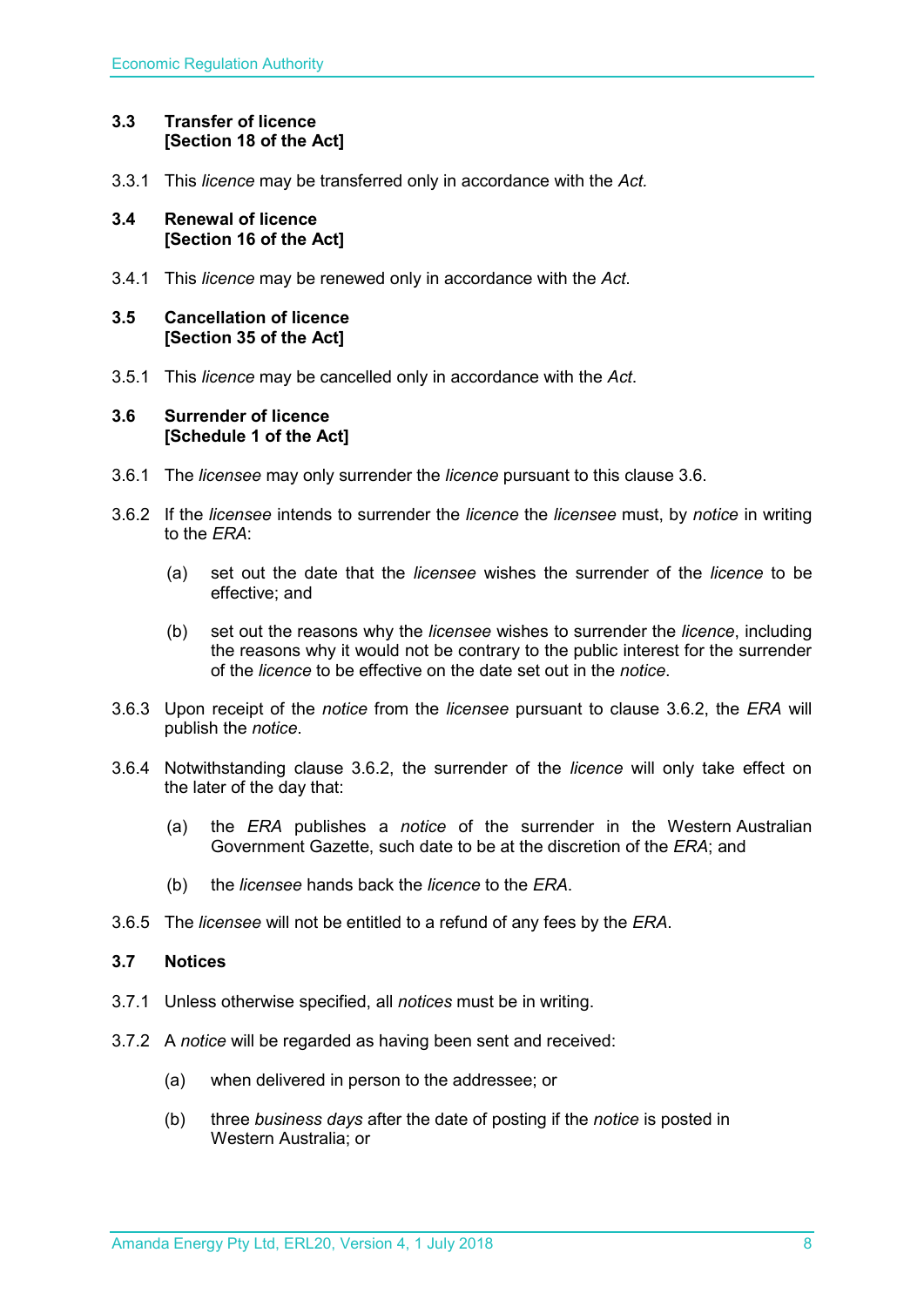- (c) five *business days* after the date of posting if the *notice* is posted outside Western Australia; or
- (d) if sent by facsimile when, according to the sender's transmission report, the *notice* has been successfully received by the addressee; or
- (e) if sent by *electronic means* when, according to the sender's electronic record, the *notice* has been successfully sent to the addressee.

## <span id="page-8-0"></span>**3.8 Publishing information**

- 3.8.1 The *ERA* may direct the *licensee* to *publish*, within a specified timeframe, any information it considers relevant in connection with the *licensee* or the performance by the *licensee* of its obligations under this *licence*.
- 3.8.2 Subject to clause 3.8.3, the *licensee* must *publish* the information referred to in clause 3.8.1.
- 3.8.3 If the *licensee* considers that the information is confidential it must:
	- (a) immediately notify the *ERA*; and
	- (b) seek a review of the *ERA's* decision in accordance with clause 3.9.
- 3.8.4 Once it has reviewed the decision, the *ERA* will direct the *licensee* in accordance with the review to:
	- (a) *publish* the information;
	- (b) *publish* the information with the confidential information removed or modified; or
	- (c) not *publish* the information.

## <span id="page-8-1"></span>**3.9 Review of the ERA's decisions**

- 3.9.1 The *licensee* may seek a review of a *reviewable decision* by the *ERA* pursuant to this *licence* in accordance with the following procedure:
	- (a) the *licensee* shall make a submission on the subject of the *reviewable decision* within 10 *business days* (or other period as approved by the *ERA*) of the decision; and
	- (b) the *ERA* will consider the submission and provide the *licensee* with a written response within 20 *business days*.
- 3.9.2 For avoidance of doubt, this clause does not apply to a decision of the *ERA* pursuant to the *Act*, nor does it restrict the *licensee's* right to have a decision of the *ERA* reviewed in accordance with the *Act*.

## <span id="page-8-2"></span>**4. GENERAL LICENCE OBLIGATIONS**

## <span id="page-8-3"></span>**4.1 Compliance with applicable legislation**

4.1.1 Subject to any modifications or exemptions granted pursuant to the *Act*, the *licensee* must comply with any *applicable legislation*.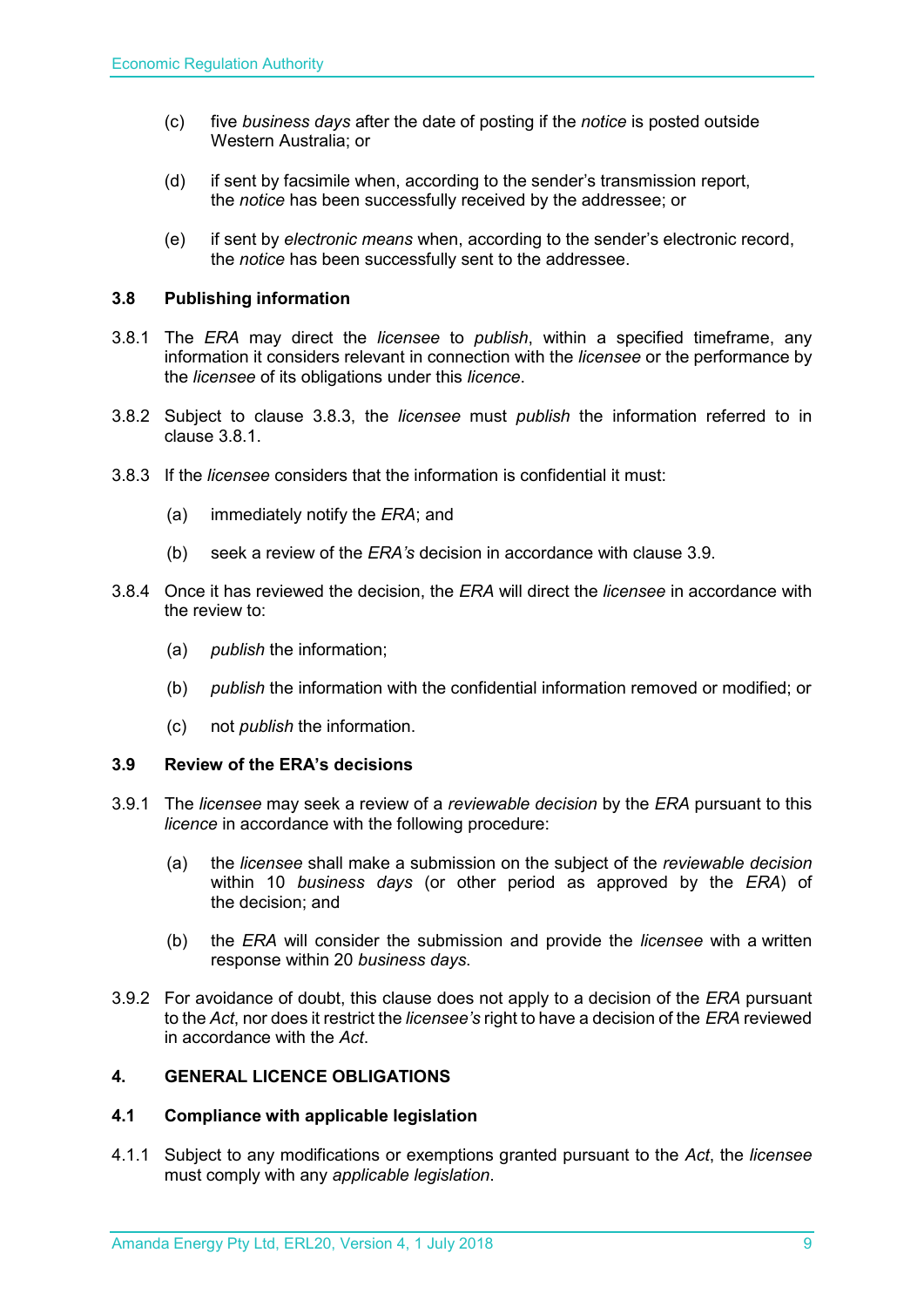## <span id="page-9-0"></span>**4.2 Fees**

4.2.1 The *licensee* must pay the applicable fees and charges in accordance with the *Regulations*.

## <span id="page-9-1"></span>**4.3 Accounting records [Schedule 1 of the Act]**

4.3.1 The *licensee* and any *related body corporate* must maintain accounting records that comply with standards issued by the Australian Accounting Standards Board or equivalent International Accounting Standards.

## <span id="page-9-2"></span>**4.4 Reporting a change in circumstances**

- 4.4.1 The *licensee* must report to the *ERA*:
	- (a) if the *licensee* is under external administration as defined by the *Corporations Act 2001 (Cwth)* within 2 *business days* of such external administration occurring; or
	- (b) if the *licensee*:
		- (i) experiences a change in the *licensee's* corporate, financial or technical circumstances upon which this *licence* was granted; and
		- (ii) the change may materially affect the *licensee's* ability to perform its obligations under this *licence*,

within 10 *business days* of the change occurring; or

- (c) if the:
	- (i) *licensee's* name;
	- (ii) *licensee's* ABN; or
	- (iii) *licensee's* address,

changes, within 10 *business days* of the change occurring.

## <span id="page-9-3"></span>**4.5 Provision of information [Schedule 1 of the Act]**

4.5.1 The *licensee* must provide to the *ERA,* in the manner and form described by the *ERA, specified* information on any matter relevant to the operation or enforcement of the *licence*, the operation of the licensing scheme provided for in Part 2 of the *Act*, or the performance of the *ERA's* functions under that Part.

## <span id="page-9-4"></span>**5. AUDITS AND PERFORMANCE REPORTING OBLIGATIONS**

## <span id="page-9-5"></span>**5.1 Asset management system [Section 14 of the Act]**

Not Used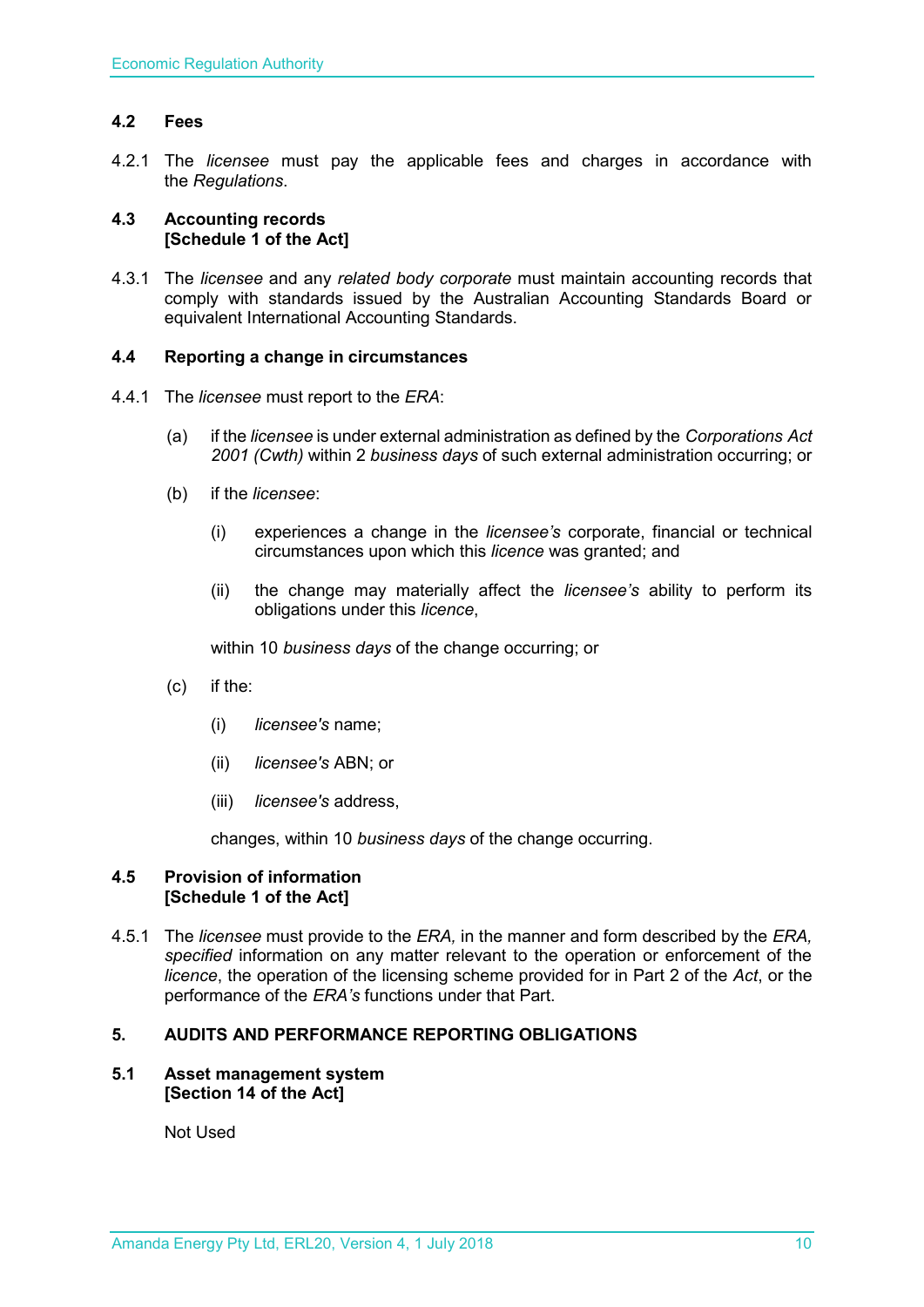## <span id="page-10-0"></span>**5.2 Individual performance standards**

- 5.2.1 Performance standards are contained in *applicable legislation*.
- 5.2.2 The *ERA* may prescribe *individual performance standards* applying to the *licensee* in respect of the *licensee's* obligations under this *licence* or the *applicable legislation*.
- 5.2.3 Before approving any *individual performance standards* under this clause, the *ERA* will:
	- (a) provide the *licensee* with a copy of the proposed *individual performance standards*;
	- (b) allow 15 *business days* for the *licensee* to make submissions on the proposed *individual performance standards*; and
	- (c) take into consideration those submissions.
- 5.2.4 Once approved by the *ERA*, the *individual performance standards* are included as additional terms and conditions to this *licence*.

## <span id="page-10-1"></span>**5.3 Performance audit [Section 13 of the Act]**

- 5.3.1 The *licensee* must, unless otherwise notified in writing by the *ERA*, provide the *ERA* with a *performance audit* within 24 months after the *commencement date*, and every 24 months thereafter.
- 5.3.2 The *licensee* must comply, and must require the *licensee's* auditor to comply, with the *ERA's* standard audit guidelines.
- 5.3.3 The *licensee* may seek a review of any of the requirements of the *ERA*'s standard audit guidelines in accordance with clause 3.9.
- 5.3.4 The *performance audit* must be conducted by an independent auditor approved by the *ERA*. If the *licensee* fails to nominate an auditor within one month of the date that the *performance audit* was due, or the auditor nominated by the *licensee* is rejected on two successive occasions by the *ERA*, the *ERA* may choose an independent auditor to conduct the *performance audit*.

## <span id="page-10-2"></span>**6. CUSTOMERS**

## <span id="page-10-3"></span>**6.1 Approved Scheme [Section 101 of the Act]**

- 6.1.1 The *licensee* must not *supply electricity* to *small use customers* unless the *licensee* is: (a) a member of an *approved scheme*; and
	- (b) bound by, and compliant with, any decision or direction of the electricity ombudsman under the *approved scheme*.

## <span id="page-10-4"></span>**6.2 Determination of Default Supplier**

Not Used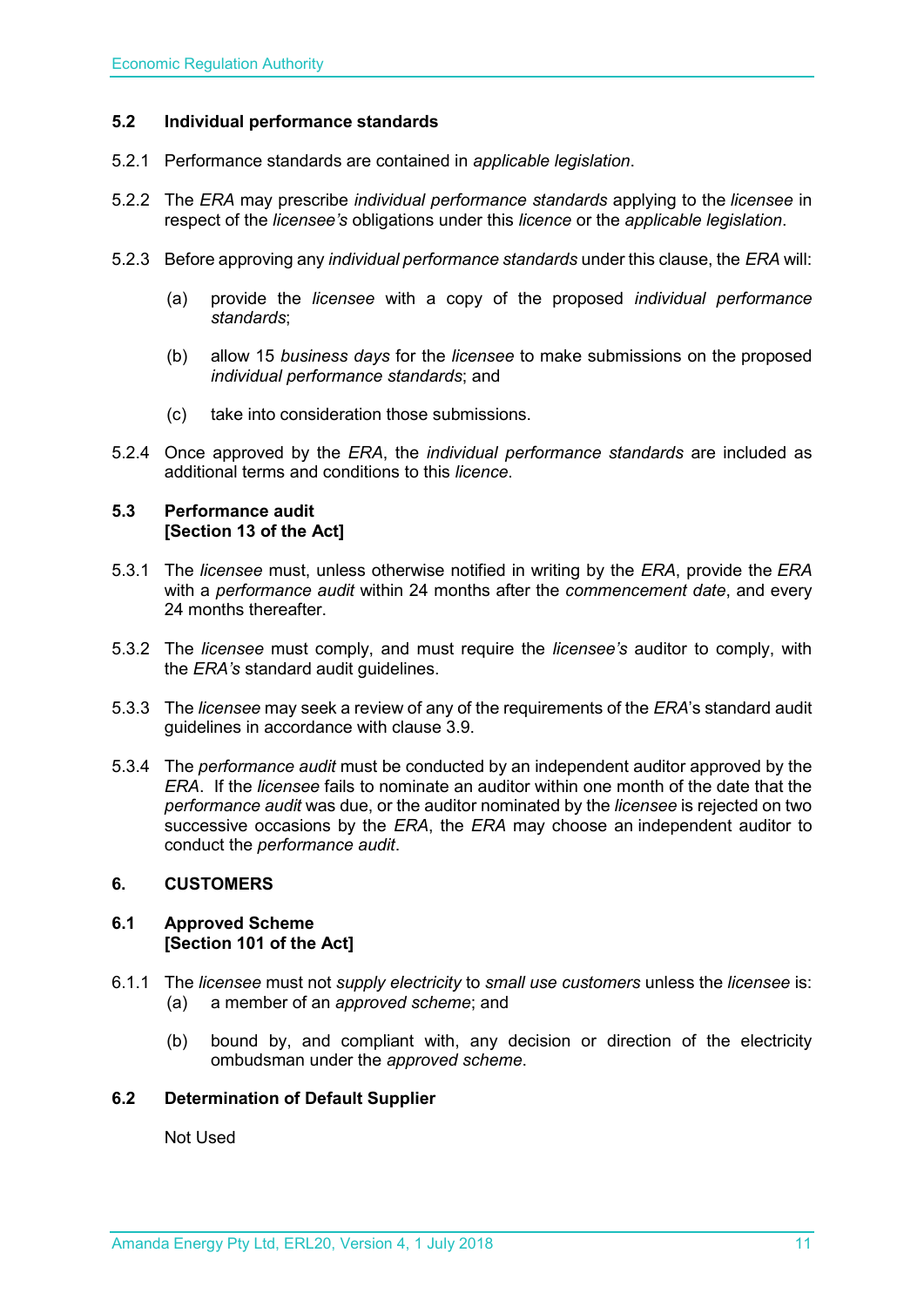## <span id="page-11-0"></span>**6.3 Marketers**

6.3.1 The *licensee* must ensure that an *electricity marketing agent* of the *licensee* complies with the *Code of Conduct for the Supply of Electricity to Small Use Customers 2018.*

## <span id="page-11-1"></span>**6.4 Customer Contracts [Section 54 of the Act]**

- 6.4.1 Subject to the *Regulations*, the *license*e must not *supply electricity* to a *small use customer* otherwise than under:
	- (a) a *standard form contract*; or
	- (b) a *non-standard contract* that complies with the *Act*.
- 6.4.2 The *licensee* must, if directed by the *ERA*, review the *standard form contract* and submit to the *ERA* the results of that review within the time specified by the *ERA*.
- 6.4.3 The *licensee* must comply with any direction given by the *ERA* in relation to the scope, process or methodology of the review referred to in clause 6.4.2.

## <span id="page-11-2"></span>**6.5 Amending the Standard Form Contract [Section 52 of the Act]**

- 6.5.1 The *licensee* may only amend the *standard form contract* with the *ERA'*s approval.
- 6.5.2 The *licensee* may amend the *standard form contract* at any time by submitting to the *ERA*:
	- (a) a proposed amendment to the *standard form contract*; or
	- (b) a proposed substituted *standard form contract*.
- 6.5.3 The *ERA* may:
	- (a) approve the amendment to the *standard form contract* or substituted *standard form contract*; or
	- (b) specify the amendments the *licensee* must make to the amended or substituted *standard form contract* before the *ERA* will amend the *standard form contract*,

and notify the *licensee* of its decision within a reasonable time.

- 6.5.4 The *ERA* may, at any time, by *notice* in writing, direct the *licensee* to amend the *standard form contract* by specifying:
	- (a) the amendments to be made to the *standard form contract*; and
	- (b) the latest date at which the amendments will come into force.

## <span id="page-11-3"></span>**6.6 Directions by the ERA to amend Standard Form Contract [Section 53 of the Act]**

6.6.1 The *licensee* must comply with any direction given by the *ERA* pursuant to section 53 of the *Act.*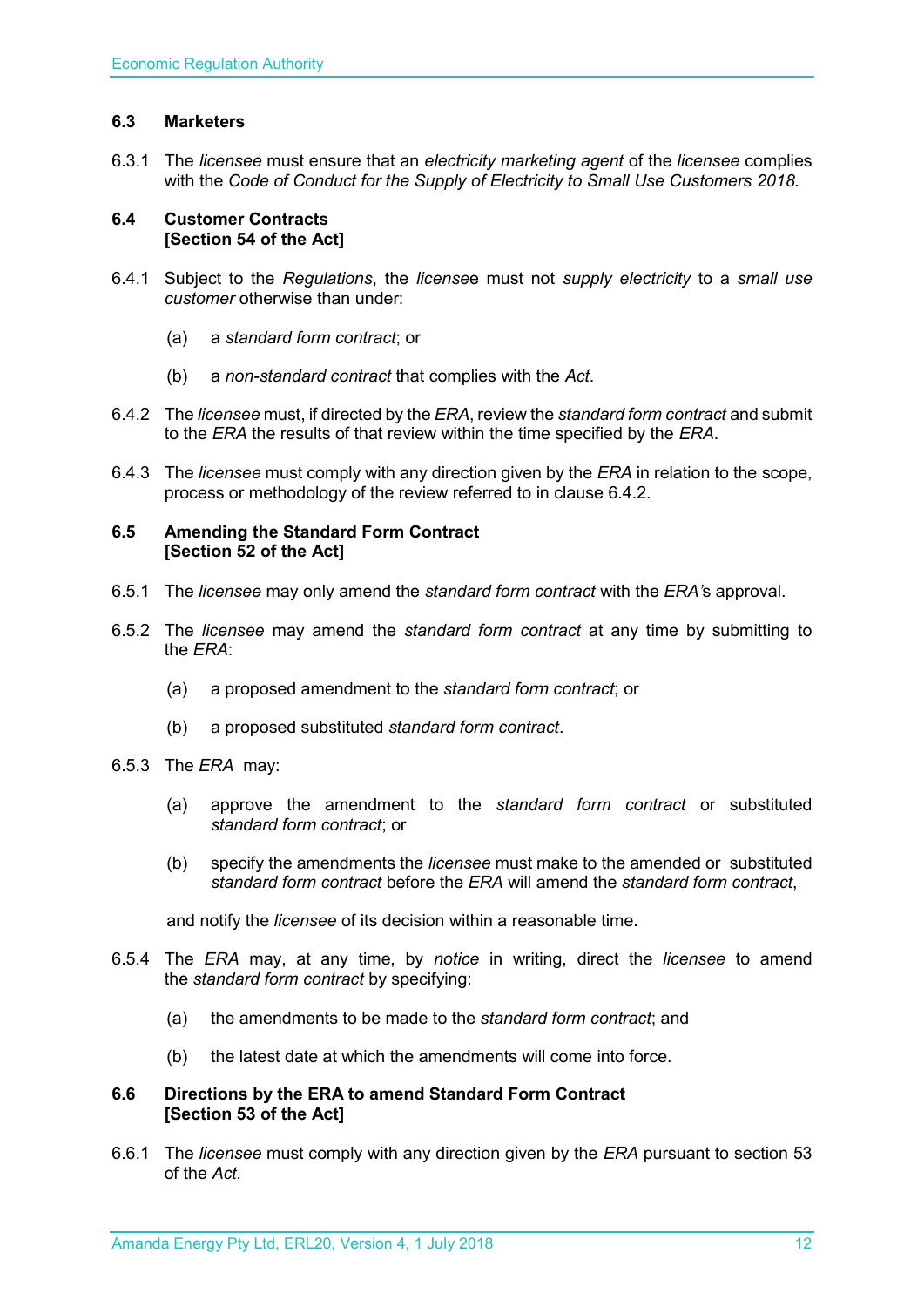## <span id="page-12-0"></span>**6.7 Supplier of Last Resort [Section 76 of the Act]**

6.7.1 If the *licensee* is designated a *supplier of last resort* under the *Act,* the *licensee* must perform the functions of the *supplier of last resort.* 

## <span id="page-12-1"></span>**6.8 Notification of Default Supply**

- 6.8.1 Where the *licensee* becomes aware of a *small use customer* taking a *supply* of *electricity* that is deemed to be supplied under the *licensee*'s *standard form contract* in accordance with the *[Electricity Industry \(Customer Contracts\) Regulations 2005](http://www.slp.wa.gov.au/legislation/statutes.nsf/main_mrtitle_1345_homepage.html)*, the *licensee* must, within five days after becoming aware, notify the *small use customer* in writing:
	- (a) that the *licensee* is the *default supplier* for that *connection point*; and
	- (b) the effect of regulation 37 of the *[Electricity Industry \(Customer Contracts\)](http://www.slp.wa.gov.au/legislation/statutes.nsf/main_mrtitle_1345_homepage.html)  [Regulations 2005](http://www.slp.wa.gov.au/legislation/statutes.nsf/main_mrtitle_1345_homepage.html)*.

## <span id="page-12-2"></span>**6.9 Priority Restoration Register**

Not Used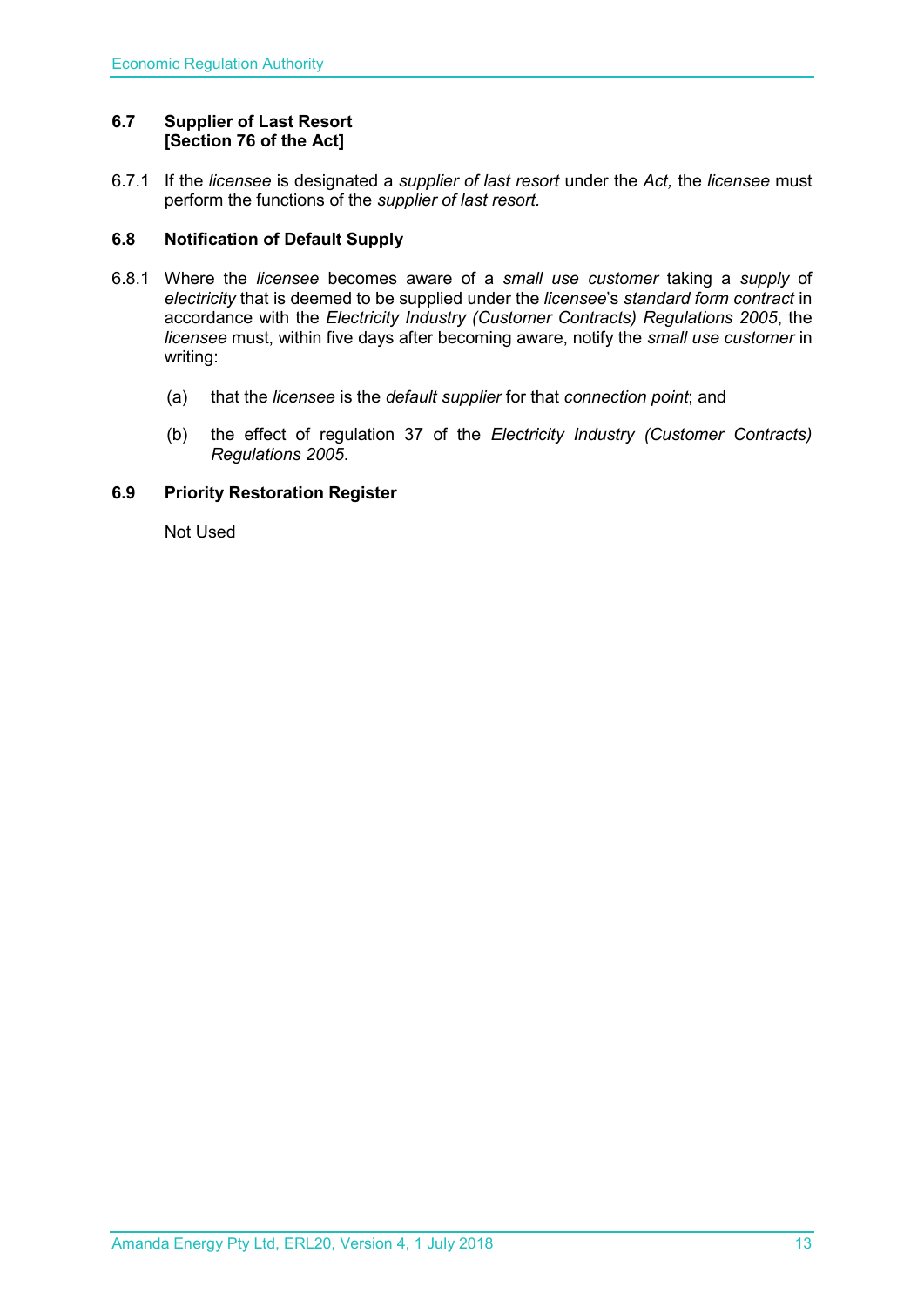## <span id="page-13-0"></span>**Schedule 1 – Additional Licence Clauses**

## **(Not Used)**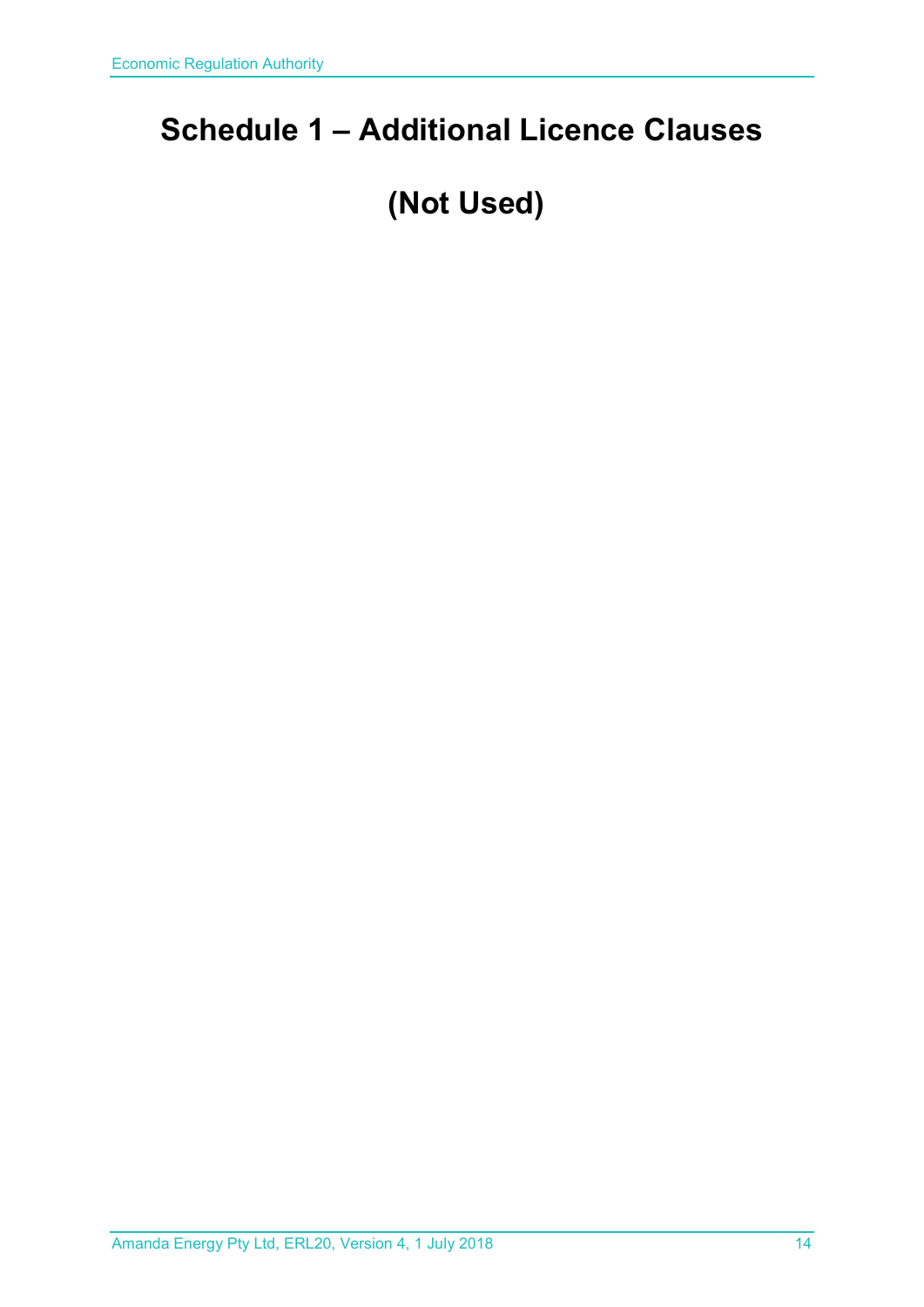## <span id="page-14-0"></span>**Schedule 2 – Licence Area Plans**